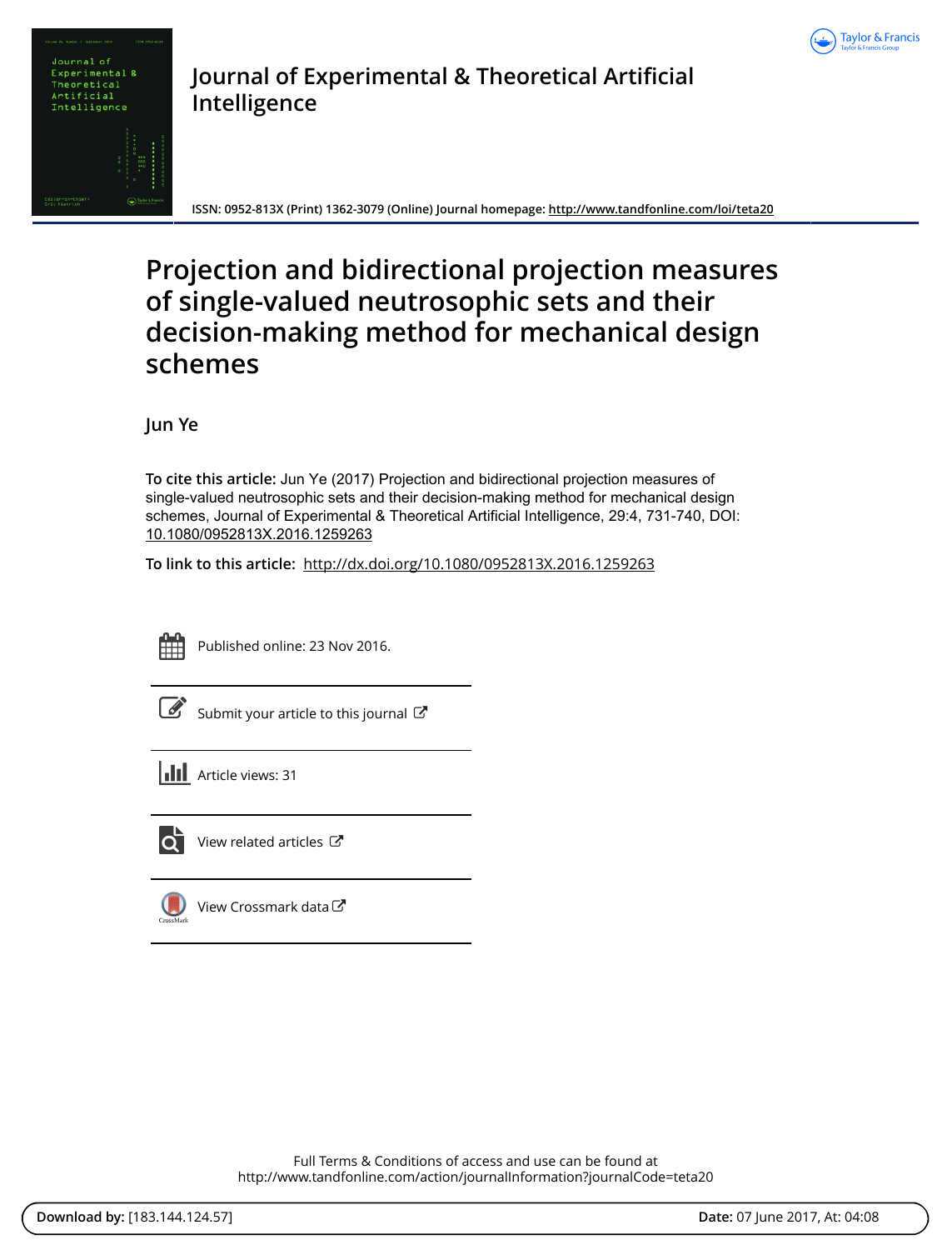

# **Projection and bidirectional projection measures of singlevalued neutrosophic sets and their decision-making method for mechanical design schemes**

### Jun Ye

Department of Electrical and Information Engineering, Shaoxing University, Shaoxing, P.R. China

#### **ABSTRACT**

Projection measure is one of important tools for handling decision-making problems. First, the paper proposes projection and bidirectional projection measures between single-valued neutrosophic sets, and then the comparison of numerical examples shows that the bidirectional projection measure is superior to the general projection measure in measuring closeness degree between two vectors. Next, we develop their decision-making method for selecting mechanical design schemes under a single-valued neutrosophic environment. Through the projection measure or bidirectional projection measure between each alternative and the ideal alternative with singlevalued neutrosophic information, all the alternatives can be ranked and the best one can be selected as well. Finally, the proposed decision-making method is applied to the selection of design schemes of punching machine and its effectiveness and advantages are demonstrated by comparison with relative methods.

#### **ARTICLE HISTORY**

Received 3 November 2015 Accepted 5 September 2016

#### **KEYWORDS**

<span id="page-1-12"></span><span id="page-1-11"></span><span id="page-1-10"></span><span id="page-1-8"></span><span id="page-1-5"></span><span id="page-1-1"></span><span id="page-1-0"></span>Projection measure; bidirectional projection measure; decision-making; mechanical design scheme; single-valued neutrosophic set

# **1. Introduction**

<span id="page-1-9"></span><span id="page-1-7"></span><span id="page-1-6"></span>Projection measure is a suitable tool for dealing with decision-making problems because it can consider not only the distance but also the included angle between objects evaluated (Xu, [2005](#page-9-0); Xu & Da, [2004](#page-9-1); Yue, [2012\)](#page-10-0). Therefore, some researchers have successfully applied projection measures to decision-making. For example, Xu and Hu [\(2010\)](#page-9-2) presented the projection model-based approaches for multiple attribute decision-making problems with intuitionistic and interval-valued intuitionistic fuzzy information. Xu and Cai [\(2012\)](#page-9-3) proposed projection model-based approaches for intuitionistic fuzzy multiple attribute decision-making problems. Yue ([2013](#page-10-1)) and Zeng, Balezentis, Chen, and Luo [\(2013\)](#page-10-2) developed projection methods for multiple attribute group decision-making problems with intuitionistic and interval-valued intuitionistic fuzzy information. Yue and Jia ([2015](#page-10-3)) put forward a projection measure for handling a group decision-making problem with hybrid intuitionistic fuzzy information.

<span id="page-1-4"></span><span id="page-1-3"></span><span id="page-1-2"></span>As the generalisation of an intuitionistic fuzzy set (IFS) (Atanassov, [1986](#page-9-4)) and an interval-valued intuitionistic fuzzy (IVIFS) (Atanassov & Gargov, [1989](#page-9-5)), single-valued neutrosophic sets (SVNSs) (Wang, Smarandache, Zhang, & Sunderraman, [2010\)](#page-9-6) and interval neutrosophic sets (INSs) (Wang, Smarandache, Zhang, & Sunderraman, [2005\)](#page-9-7) are the subclasses of the neutrosophic sets introduced by Smarandache ([1998](#page-9-8)) and are very suitable for describing and handling indeterminate and inconsistent information, which IFSs and IVIFSs cannot describe and deal with, in science and engineering areas. Recently, many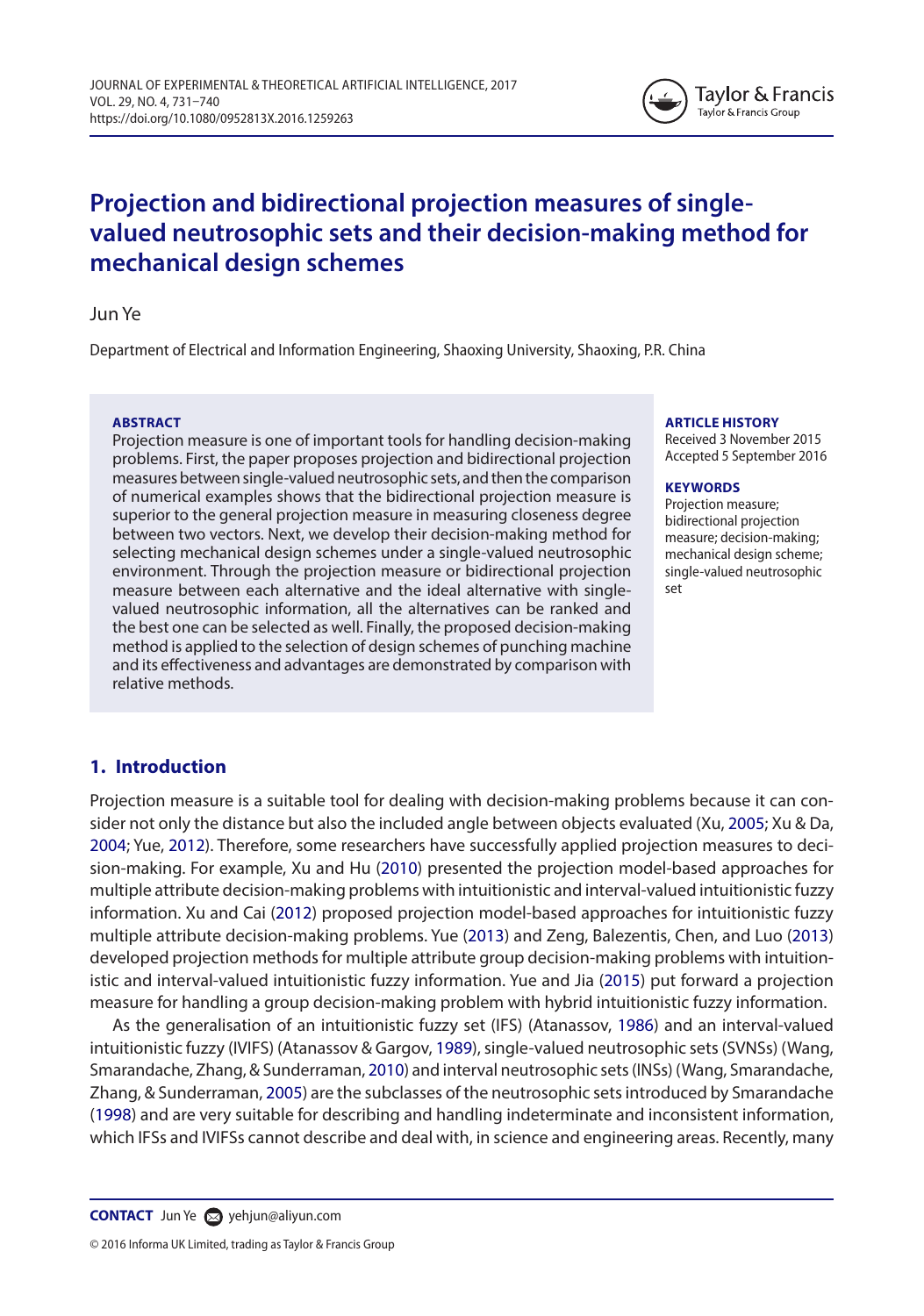<span id="page-2-20"></span><span id="page-2-15"></span><span id="page-2-14"></span><span id="page-2-13"></span><span id="page-2-12"></span><span id="page-2-11"></span><span id="page-2-8"></span><span id="page-2-7"></span><span id="page-2-6"></span><span id="page-2-2"></span>researchers have applied SVNSs and INSs to decision-making problems. Some methods have been developed to solve the multiple attribute decision-making problems with SVNS and INS information. For example, the correlation coefficients of SVNSs were used for multiple attribute decision-making (Ye, [2013\)](#page-9-9). A TOPSIS method was extended to interval neutrosophic multiple attribute decision-making problems to rank alternatives (Chi & Liu, [2013](#page-9-10)). Various similarity measures of SVNSs and INSs were presented and applied to multicriteria (group) decision-making (Ye, [2014a,](#page-10-4) Ye, [2014b,](#page-10-4) Ye, [2014c\)](#page-10-5). Singlevalued and interval neutrosophic cross-entropy measures were developed for multiple attribute decision-making problems (Tian, Zhang, Wang, Wang, & Chen, [2016](#page-9-11); Ye, [2014d](#page-10-6)). Some neutrosophic number aggregation operators were proposed and applied to multiple attribute decision-making problems (Liu, Chu, Li, & Chen, [2014;](#page-9-12) Liu & Wang, [2014\)](#page-9-13). Outranking approaches were applied to multicriteria decision-making problems with simplified neutrosophic sets (including SVNSs and INSs) (Peng, Wang, Zhang, & Chen, [2014;](#page-9-14) Zhang, Wang, & Chen, [2016\)](#page-10-7). Then, a multicriteria group decision-making method was introduced under a simplified neutrosophic environment (Peng, Wang, Wang, Zhang, & Chen, [2016](#page-9-15)). A multiple attribute decision-making method was proposed based on the possibility degree ranking method and ordered weighted aggregation operators of interval neutrosophic numbers (Ye, [2015](#page-10-8)). Zhang, Ji, Wang, and Chen ([2015](#page-10-9)) proposed an improved weighted correlation coefficient based on integrated weight for INSs and applied it to multicriteria decision-making problems with interval neutrosophic information. Zavadskas, Baušys, and Lazauskas ([2015](#page-10-10)) introduced the sustainable assessment of alternative sites for the construction of a waste incineration plant by the weighted aggregated sum product assessment method with SVNSs. Bausys, Zavadskas, and Kaklauskas ([2015](#page-9-16)) presented a multicriteria decision-making method with SVNSs based on the complex proportional assessment method. A ranking method of single-valued neutrosophic numbers was applied to multiple attribute decision-making problems (Deli & Şubaş, [in press\)](#page-9-17). Furthermore, neutrosophic soft sets (Deli, [in press\)](#page-9-18), neutrosophic soft multi-sets (Deli, Broumi, & Ali, [2014\)](#page-9-19), and power aggregation operators of multi-valued neutrosophic sets (Peng, Wang, Wu, Wang, & Chen, [2015](#page-9-20)) were applied to decision-making problems.

<span id="page-2-19"></span><span id="page-2-18"></span><span id="page-2-17"></span><span id="page-2-16"></span><span id="page-2-10"></span><span id="page-2-9"></span><span id="page-2-5"></span><span id="page-2-4"></span><span id="page-2-3"></span><span id="page-2-1"></span>However, the existing projection methods cannot deal with decision-making problems with interval neutrosophic information and single-valued neutrosophic information. Furthermore, SVNSs and INSs are scarcely applied in mechanical engineering fields (Ye, [in press\)](#page-10-11). Therefore, it is essential to do the research on neutrosophic projection measures and their decision-making method of the mechanical design schemes. Therefore, this paper firstly presents a general projection between SVNSs as a generalisation of the projection measure of IFSs, and then proposes a bidirectional projection measure as an improvement of the general projection measure of SVNSs to overcome the drawback of the general projection in some case. Furthermore, their decision-making method is developed for selecting problems of mechanical design schemes (alternatives) under a single-valued neutrosophic environment.

The rest of the paper is organised as follows. Section [2](#page-2-0) briefly describes some basic concepts of neutrosophic sets and SVNSs. Section [3](#page-3-0) proposes general projection and bidirectional projection measures between SVNSs and gives their comparison of numerical examples. In Section [4](#page-5-0), we develop the general projection and bidirectional projection measures-based decision-making method for selecting mechanical design schemes under a single-valued neutrosophic environment. In Section [5,](#page-6-0) the proposed decision-making method is applied to the selection of the design schemes of punching machine and its effectiveness and advantages are demonstrated by comparison with relative methods. Finally, Section [6](#page-8-0) contains conclusions and future work.

#### <span id="page-2-0"></span>**2. Basic concepts of neutrosophic sets and SVNSs**

The neutrosophic set proposed by Smarandache ([1998\)](#page-9-8) is a part of neutrosophy and extends the concept of fuzzy sets, interval valued fuzzy set, IFS, and IVIFS from a philosophical point of view. Smarandache ([1998](#page-9-8)) originally gave the definition of a neutrosophic set.

**Definition 1.** (Smarandache, [1998](#page-9-8)). Let *X* be a space of points (objects), with a generic element in *X* denoted by *x*. A neutrosophic set *N* in *X* is characterised by a truth-membership function  $T_{N}(x)$ , an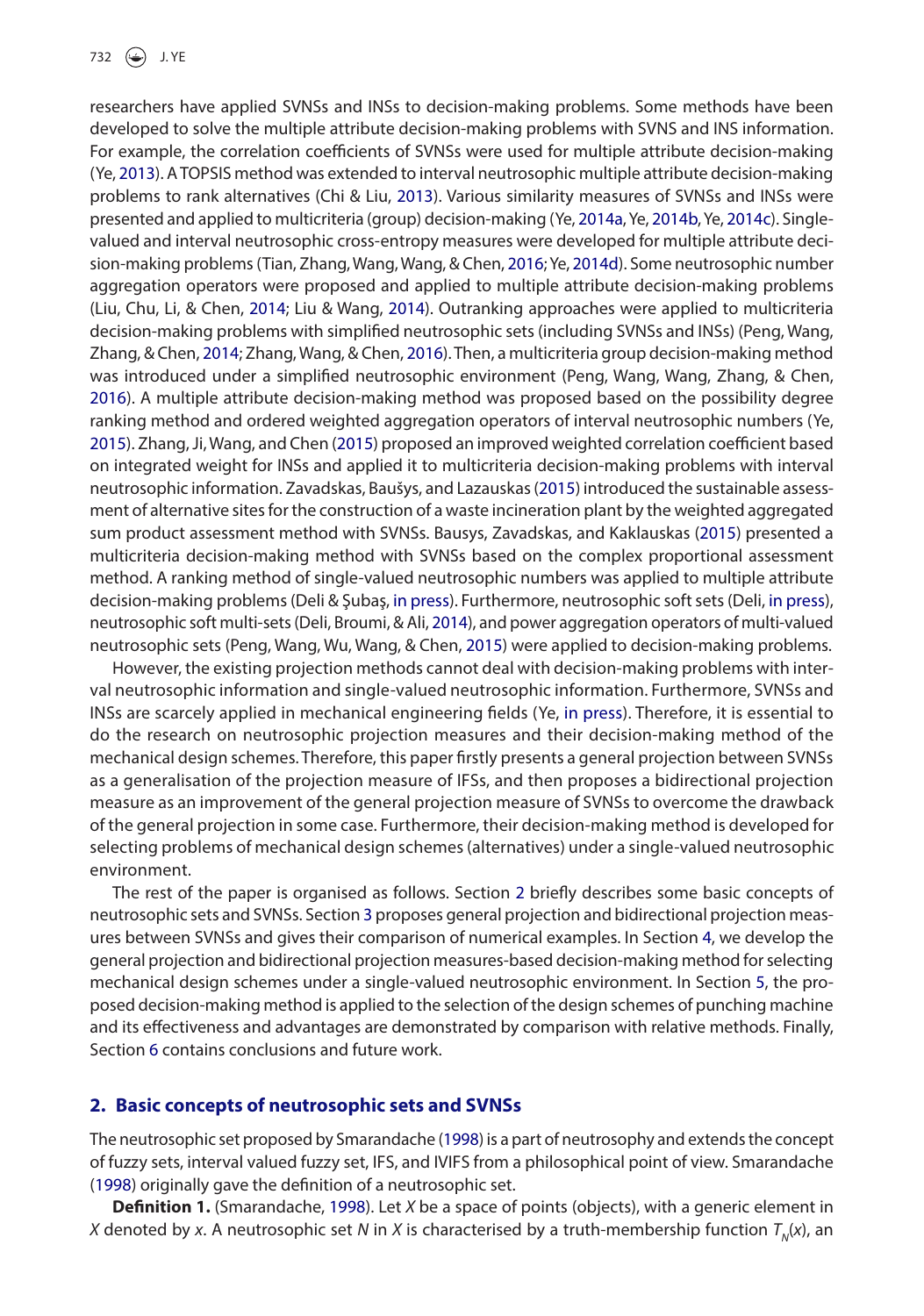indeterminacy-membership function  $I_N(x)$ , and a falsity-membership function  $F_N(x)$ . The functions  $T_N(x)$ , *I<sub>N</sub>*(*x*) and *F<sub>N</sub>*(*x*) are real standard or nonstandard subsets of ]−0, 1+[, such that *T<sub>N</sub>*(*x*): *X* → ]−0, 1+[, *I<sub>N</sub>*(*x*): *X* → ]−0, 1+[, and *F<sub>N</sub>*(*x*): *X* → ]−0, 1+[. Hence, the sum of *T<sub>N</sub>*(*x*), *I<sub>N</sub>*(*x*) and *F<sub>N</sub>*(*x*) is no restriction and −0 ≤ sup *T<sub>N</sub>*(*x*)  $+$  sup  $I_N(x)$  + sup  $F_N(x) \le 3^+$ .

However, it is difficult to directly apply the neutrosophic set in real science and engineering fields (Wang et al., [2010](#page-9-6)) due to the nonstandard interval ]−0, 1+[. Hence, Wang et al. ([2010\)](#page-9-6) introduced a SVNS in the real standard interval [0, 1] as a subclass of a neutrosophic set to suit its engineering applications under an indeterminate and inconsistent environment and gave the definition of a SVNS.

**Definition 2.** (Wang et al., [2010\)](#page-9-6). Let *X* be a space of points (objects) with generic elements in *X* denoted by *x*. A SVNS *N* in *X* is characterised by a truth-membership function  $T<sub>n</sub>(x)$ , an indeterminacy-membership function *I<sub>N</sub>(x)*, and a falsity-membership function  $F_N(x)$ . Then, a SVNS *N* can be expressed  $\lim_{N \to \infty} N = \left\{ (x, T_N(x), I_N(x), F_N(x)) | x \in X \right\}$ , where the sum of  $T_N(x), I_N(x), F_N(x) \in [0, 1]$  is  $0 \le T_N(x) + I_N(x) + I_N(x)$  $F_N(x) \leq 3$  for each point *x* in *X*.

For convenience, a basic element  $\langle x, T_N(x), I_N(x), F_N(x) \rangle$  in  $N = \{\langle x, T_N(x), I_N(x), F_N(x) \rangle | x \in X \}$  is denoted by *e* = (*T*, *I*, *F*) for short, which is called a single-valued neutrosophic value (SVNV).

Assume that  $e_1 = (T_1, I_1, F_1)$  and  $e_2 = (T_2, I_2, F_2)$  are two SVNVs. Then, the inclusion, equality, complement, union and intersection for SVNVs  $e_{_1}$  and  $e_{_2}$  are defined, respectively, as follows (Wang et al., [2010\)](#page-9-6):

- (1) Inclusion:  $e_1 \subseteq e_2$  if and only if  $T_1 \le T_2$ ,  $I_1 \ge I_2$ ,  $F_1 \ge F_2$ ;
- (2) Equality:  $e_1 = e_2$  if and only if  $e_1 ⊆ e_2$  and  $e_2 ⊆ e_1$ ;
- (3) Complement:  $e_1^c = (F_1, 1 I_1, T_1)$ ;
- (4) Union:  $e_1 \cup e_2 = (T_1 \vee T_2, I_1 \wedge I_2, F_1 \wedge F_2)$ ;
- (5) Intersection:  $e_1 \cap e_2 = (T_1 \land T_2, I_1 \lor I_2, F_1 \lor F_2)$ .

#### **3. Projection and bidirectional projection measures of SVNSs**

This section proposes a general projection measure and a bidirectional projection measure for SVNSs.

Based on the projection measure of IFSs (Xu & Hu, [2010\)](#page-9-2) and the cosine measure of SVNSs (Ye, [2014c\)](#page-10-5), we firstly give the definitions of a cosine measure and a general projection measure between SVNSs.

**Definition 3.** Let  $N_1 = \{e_{11}, e_{12}, ..., e_{1n}\}\$  and  $N_2 = \{e_{21}, e_{22}, ..., e_{2n}\}\$  be two SVNSs, where  $e_{1j} = (T_{1j}, I_{1j}, F_{1j})$ and  $e_{2j} = (T_{2j'}\,I_{2j'}\,F_{2j'})\,(j=1,\,2,\,\ldots\,,n)$  are the *j*-th SVNVs of  $N_1$  and  $N_2$  respectively. Then

<span id="page-3-0"></span>
$$
N_1 \cdot N_2 = \sum_{j=1}^n \left( T_{1j} T_{2j} + I_{1j} I_{2j} + F_{1j} F_{2j} \right)
$$
 (1)

is called the inner product between SVNSs N<sub>1</sub> and N<sub>2</sub>,

$$
|N_1| = \sqrt{\sum_{j=1}^n (T_{1j}^2 + I_{1j}^2 + F_{1j}^2)},
$$
\n(2)

$$
|N_2| = \sqrt{\sum_{j=1}^n (T_{2j}^2 + I_{2j}^2 + F_{2j}^2)}
$$
 (3)

are called the modules of  $N<sub>1</sub>$  and  $N<sub>2</sub>$ , respectively, and then

$$
Cos(N_1, N_2) = \frac{N_1 \cdot N_2}{|N_1||N_2|}
$$
 (4)

is called the cosine of the included angle between  $N_1$  and  $N_2$ .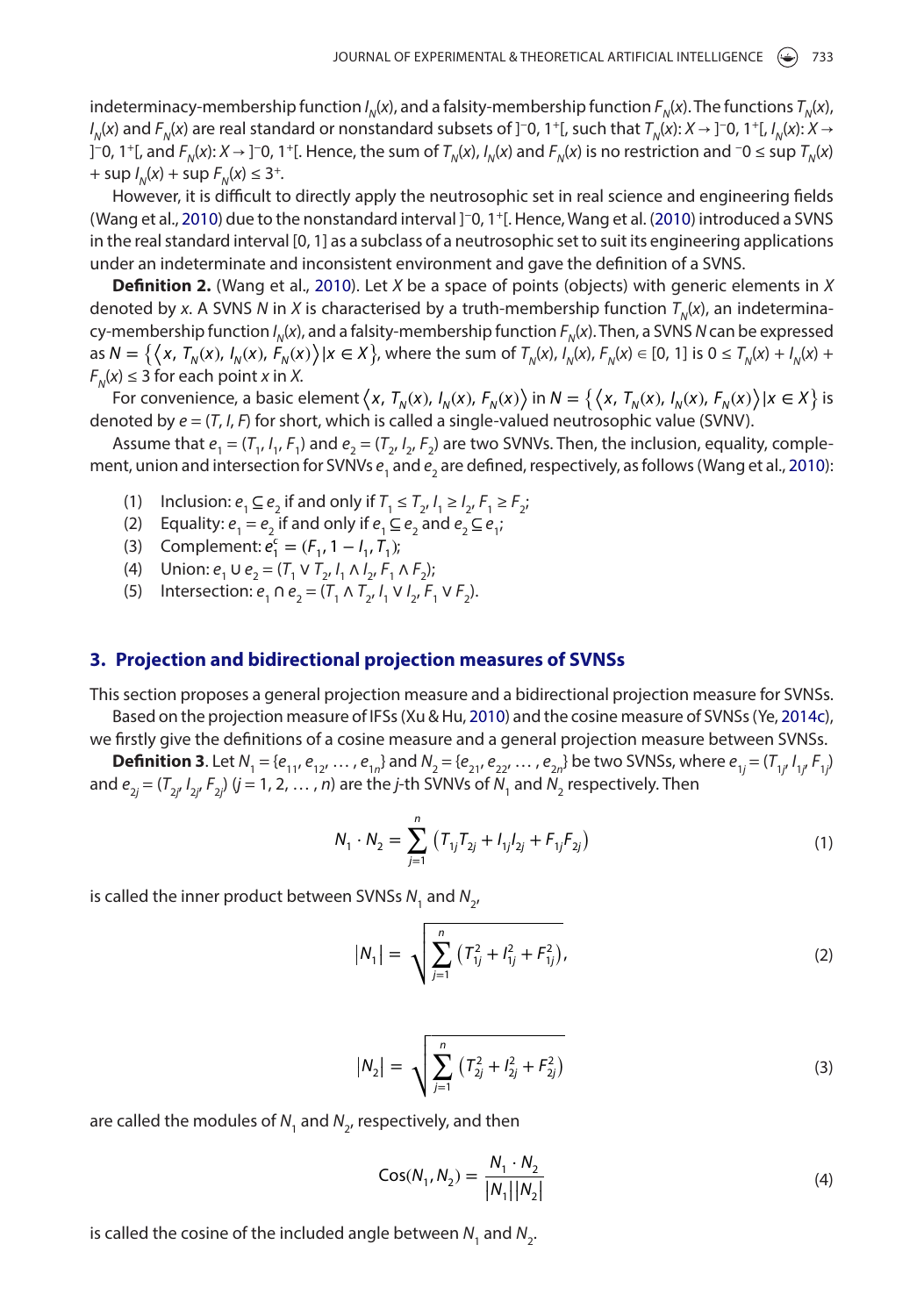734 (a) J. YE

<span id="page-4-0"></span>**Definition 4.** Let  $N_1 = \{e_{11}, e_{12}, ..., e_{1n}\}\$  and  $N_2 = \{e_{21}, e_{22}, ..., e_{2n}\}\$  be two SVNSs, where  $e_{1j} = (T_{1j}, I_{1j}, F_{1j})$ and  $e_{2j} = (T_{2j'}\,I_{2j'}\,F_{2j'})\,(j=1,\,2,\,\ldots\,,n)$  are the *j*-th SVNVs of  $N_1$  and  $N_2$  respectively. Then

$$
Proj_{N_2}(N_1) = |N_1|Cos(N_1, N_2) = \frac{N_1 \cdot N_2}{|N_2|} = \frac{\sum_{j=1}^{n} (T_{1j}T_{2j} + I_{1j}I_{2j} + F_{1j}F_{2j})}{\sqrt{\sum_{j=1}^{n} (T_{2j}^2 + I_{2j}^2 + F_{2j}^2)}}
$$
(5)

is called the projection of  $N_1$  on  $N_2$ .

The projection measure Proj $_{\sf{N}_2}$ ( $\sf{N}_1$ ) can include both the distance and the included angle between  $N_{1}$  and  $N_{2}$ . In general, the larger the value of Proj $_{N_{2}}$ ( $N_{1}$ ) is, the closer  $N_{1}$  is to  $N_{2}$ .

Based on the extension of the above projection measure of SVNSs, we further propose a bidirectional projection measure between SVNSs below.

<span id="page-4-1"></span>**Definition 5.** Let  $N_1 = \{e_{11}, e_{12}, ..., e_{1n}\}\$  and  $N_2 = \{e_{21}, e_{22}, ..., e_{2n}\}\$  be two SVNSs, where  $e_{1j} = (T_{1j}, I_{1j}, F_{1j})$ and  $e_{2j} = (T_{2j'}\,I_{2j'}\,F_{2j})$  ( $j = 1, 2, ..., n$ ) are the *j*-th SVNVs of  $N_{1}$  and  $N_{2}$  respectively. Then

$$
BProj(N_1, N_2) = \frac{1}{1 + \left| \frac{N_1 \cdot N_2}{|N_1|} - \frac{N_1 \cdot N_2}{|N_2|} \right|} = \frac{|N_1||N_2|}{|N_1||N_2| + ||N_1| - |N_2||N_1 \cdot N_2}
$$
(6)

is called the bidirectional projection between  $N_1$  and  $N_2$ , where  $|N_1| = \sqrt{\sum_{j=1}^n (T_{1j}^2 + I_{1j}^2 + F_{1j}^2)}$ and  $|N_2| = \sqrt{\sum_{j=1}^n (T_{2j}^2 + I_{2j}^2 + F_{2j}^2)}$  are the modules of  $N_1$  and  $N_2$ , respectively, and  $N_1\cdot N_2=\sum_{j=1}^n\left(T_{1j}T_{2j}+I_{1j}I_{2j}+F_{1j}F_{2j}\right)$  is the inner product between  $N_1$  and  $N_2$ .

The bidirectional projection measure can include not only both the distance and the included angle between  $N_1$  and  $N_2$  but also the bidirectional projection magnitudes between  $N_1$  and  $N_2$ . Obviously, the closer the value of BProj( $N_1$ ,  $N_2$ ) is to 1, the closer the SVNS  $N_1$  is to  $N_2$ . The bidirectional projection measure is a normalised measure, i.e.,  $0 \leq BProj(N_1, N_2) \leq 1$ .

For the comparison between the general projection measure and the bidirectional projection measure, we consider an example below to show their measuring performance.

**Example 1**. Let us consider the following two cases:

**Case 1:** Let  $N_1 = \{(0, .5, .5), (.2, 0, .8)\}$  and  $N_2 = N_3 = \{(0.2, .4, .4), (.3, .3, .4)\}$  be three SVNSs.

According to Equation [\(5](#page-4-0)), since  $N_1 \cdot N_2 = .78$  and  $|N_2| = \sqrt{.7}$ , we have that Proj<sub>N<sub>2</sub></sub> ( $N_1$ ) = .78/ $\sqrt{.7}$  = .9323 and Proj<sub>N<sub>2</sub></sub> (N<sub>3</sub>) = .7/ $\sqrt{.7}$  = .8367. In this case, since Proj<sub>N<sub>2</sub></sub> (N<sub>1</sub>) is larger than Proj<sub>N<sub>2</sub></sub> (N<sub>3</sub>), N<sub>1</sub> is much closer to  $N_2$  than  $\bar{N_3}$ . In fact, since  $N_3 = N_{2'}$   $N_3$  should be much closer to  $N_2$  than  $N_{1'}$  and then Proj $_{N_2}(N_3)$  should be equal to 1. Obviously, the closeness degree between two vectors indicated by the projection measure is not reasonable in this case.

According to Equation ([6\)](#page-4-1), since  $N_1 \cdot N_2 = .78$ ,  $|N_1| = \sqrt{1.18}$  and  $|N_2| = \sqrt{.7}$ , we have that BProj( $N_1$ ,  $N_2$ ) = 1/(1+|.78/ $\sqrt{1.18}$  – .78/ $\sqrt{.7}$ |) = .8236 and BProj( $N_3$ ,  $N_2$ )=1/(1 + .7/ $\sqrt{.7}$  – .7/ $\sqrt{.7}$ ) = 1. Since BProj( $N_3$ ,  $N_2$ ) > BProj( $N_1$ ,  $N_2$ ),  $N_3$  is much closer to  $N_2$  than  $N_1$  and BProj( $N_3$ ,  $N_2$ ) = 1 if and only if  $N_2 = N_3$ . So, the bidirectional projection measure is reasonable and effective.

**Case 2:** Let  $N_1 = \{e_{11}, e_{12}, \ldots, e_{1n}\}$ ,  $N_2 = \{e_{21}, e_{22}, \ldots, e_{2n}\}$ , and  $N_3 = \{e_{31}, e_{32}, \ldots, e_{3n}\}$  be three SVNSs. If  $e_{1j}=e_{2j}=(T_{1j'}l_{1j'}F_{1j})$  and  $e_{3j}=(2T_{1j'}2l_{1j'}2F_{1j'}(j=1,2,\ldots,n)$  are the *j*-th SVNVs in  $N_{1'}N_2$  and  $N_3$  respectively, then their measures are as follows:

According to Equation ([5\)](#page-4-0), there are  $P_{N_2}(N_1) = |N_1| \le P_{N_2}(N_3) = 2|N_1|$ . In this case,  $N_3$  is much closer<br>Number  $N_1$ , in fact since  $N_2 = N_1$ ,  $N_2$  should be much closer to  $N_1$  than  $N_2$ , and then  $P_{N_1}(N_1)$ to  $N_2$  than  $N_1$ . In fact, since  $N_1 = N_2$ ,  $N_1$  should be much closer to  $N_2$  than  $N_3$ , and then  $P_{N_2}$  ( $N_1$ ) should be equal to 1. Therefore, the results are not reasonable in this case.

According to Equation ([6\)](#page-4-1), we have that BProj( $N_1$ ,  $N_2$ ) = 1/(1+|N<sub>1</sub>| −|N<sub>1</sub>|) = 1 and BProj( $N_3$ ,  $N_2$ ) = 1/  $(1 + 2|N_1| - |N_1|) = 1/(1 + |N_1|)$ . In this case,  $N_1$  is much closer to  $N_2$  than  $N_3$ . Since  $N_1 = N_2$ , BProj( $N_1, N_2$ ) is equal to 1. Therefore, the results are reasonable and effective in this case.

From the example, we can see that the general projection measure is not always reasonable in some cases, while the bidirectional projection measure is reasonable and effective. Therefore, the proposed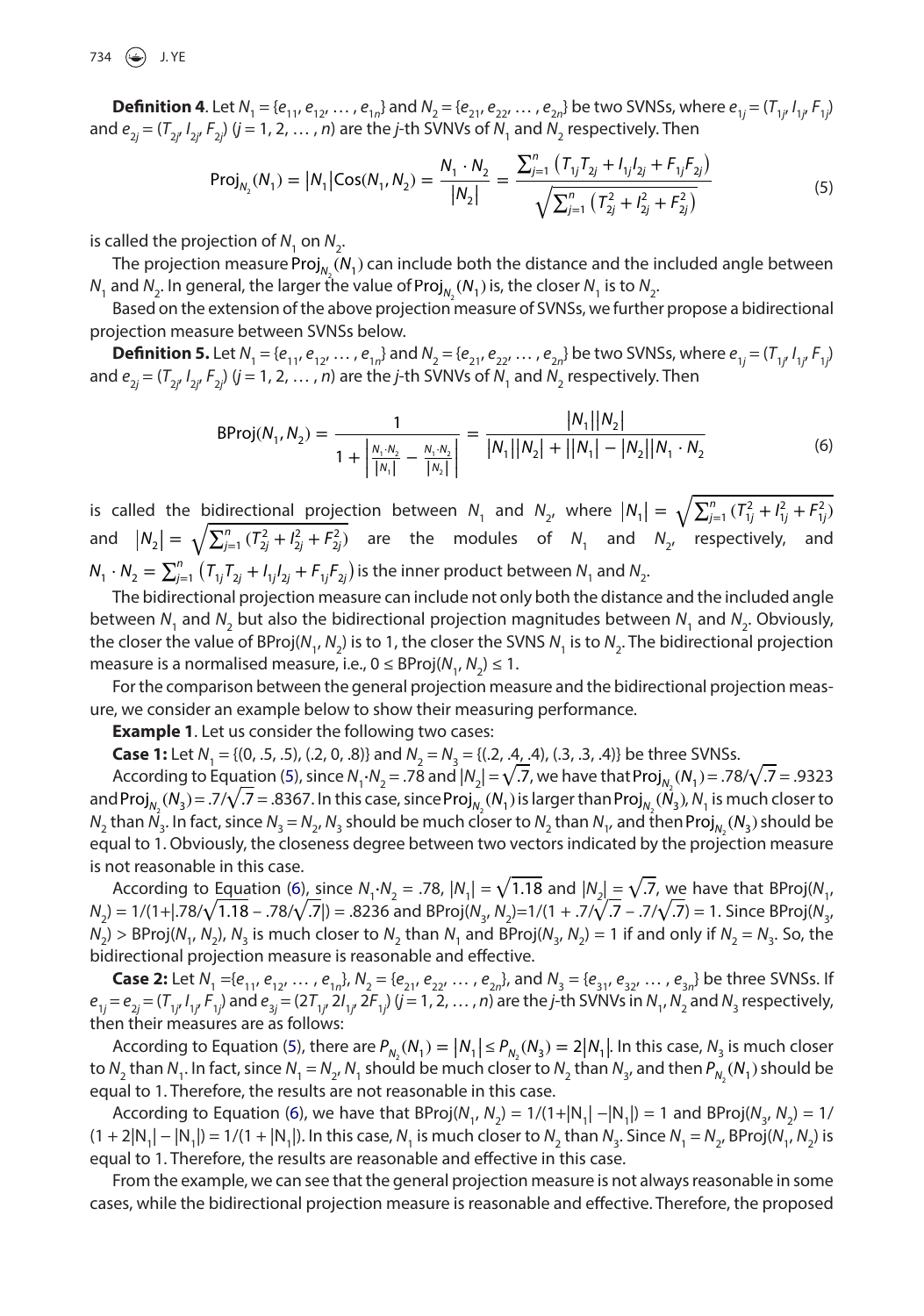bidirectional projection measure is superior to the general projection measure and more suitable for pattern recognition, fault diagnosis, and decision-making.

If we consider the importance of each element in SVNSs, the weight of each element  $w_j$   $(j = 1, 2, ...)$ …, *n*) can be introduced with  $w_j \in [0, 1]$  and  $\sum_{j=1}^n w_j = 1$ . Thus, we introduce the following definitions: **Definition 6.** Let  $N_1 = \{e_{11}, e_{12}, ..., e_{1n}\}\$  and  $N_2 = \{e_{21}, e_{22}, ..., e_{2n}\}\$  be two SVNSs, where  $e_{1j} = (T_{1j}, I_{1j}, F_{1j})$ and  $e_{2j} = (T_{2j'}\,I_{2j'}\,F_{2j})$  ( $j = 1, 2, ..., n$ ) are the *j*-th SVNVs of  $N_{1}$  and  $N_{2}$  respectively. Then

$$
(N_1 \cdot N_2)_w = \sum_{j=1}^n w_j^2 (T_{1j} T_{2j} + I_{1j} I_{2j} + F_{1j} F_{2j})
$$
 (7)

is called the weighted inner product between SVNSs  $N_1$  and  $N_2$ ,

$$
|N_1|_w = \sqrt{\sum_{j=1}^n w_j^2 (T_{1j}^2 + I_{1j}^2 + F_{1j}^2)},
$$
\n(8)

$$
|N_2|_w = \sqrt{\sum_{j=1}^n w_j^2 (T_{2j}^2 + I_{2j}^2 + F_{2j}^2)}
$$
 (9)

<span id="page-5-1"></span>are called the weighted modules of N<sub>1</sub> and N<sub>2</sub> respectively, and then

<span id="page-5-0"></span>
$$
Cos_w(N_1, N_2) = \frac{(N_1 \cdot N_2)_w}{|N_1|_w |N_2|_w}
$$
\n(10)

is called the weighted cosine measure between  $N_1$  and  $N_2$ .

**Definition 7.** Let  $N_1 = \{e_{11}, e_{12}, ..., e_{1n}\}\$  and  $N_2 = \{e_{21}, e_{22}, ..., e_{2n}\}\$  be two SVNSs, where  $e_{1j} = (T_{1j}, I_{1j}, F_{1j})$ and  $e_{2j} = (T_{2j'}\,I_{2j'}\,F_{2j'})\,(j=1,\,2,\,\ldots\,,n)$  are the *j*-th SVNVs of  $N_{_1}$  and  $N_{_2}$  respectively. Then

$$
\text{Proj } w_{N_2}(N_1) = |N_1|_w \text{Cos}_w(N_1, N_2) = \frac{(N_1 \cdot N_2)_w}{|N_2|_w} = \frac{\sum_{j=1}^n w_j^2 (T_{1j} T_{2j} + I_{1j} I_{2j} + F_{1j} F_{2j})}{\sqrt{\sum_{j=1}^n w_j^2 (T_{2j}^2 + I_{2j}^2 + F_{2j}^2)}}
$$
(11)

is called the weighted projection of  $N_1$  on  $N_2$ .

**Definition 8.** Let  $N_1 = \{e_{11}, e_{12}, ..., e_{1n}\}\$ and  $N_2 = \{e_{21}, e_{22}, ..., e_{2n}\}\$ be two SVNSs, where  $e_{1j} = (T_{1j}, I_{1j}, F_{1j})$ and  $e_{2j} = (T_{2j'}\,I_{2j'}\,F_{2j'})\,(j=1,\,2,\,\ldots\,,n)$  are the *j*-th SVNVs of  $N_{_1}$  and  $N_{_2}$  respectively. Then

$$
BProj_{w}(N_{1}, N_{2}) = \frac{1}{1 + \left| \frac{(N_{1} \cdot N_{2})_{w}}{|N_{1}|_{w}} - \frac{(N_{1} \cdot N_{2})_{w}}{|N_{2}|_{w}} \right|} = \frac{|N_{1}|_{w}|N_{2}|_{w}}{|N_{1}|_{w}|N_{2}|_{w} + ||N_{1}|_{w} - |N_{2}|_{w}|(N_{1} \cdot N_{2})_{w}}
$$
(12)

is called the weighted bidirectional projection between  $N_1$  and  $N_2$ , where  $|N_1|_w = \sqrt{\sum_{j=1}^n w_j^2 (T_{1j}^2 + I_{1j}^2 + F_{1j}^2)}$ and  $|N_2|_w = \sqrt{\sum_{j=1}^n w_j^2 (T_{2j}^2 + I_{2j}^2 + F_{2j}^2)}$  are the weighted modules of  $N_1$  and  $N_2$  respectively, and  $(N_1\cdot N_2)_w=\sum_{j=1}^n w_j^2 (T_{1j}T_{2j}+I_{1j}I_{2j}+F_{1j}F_{2j})$  is the weighted inner product between  $N_1$  and  $N_2$ .

#### **4. Decision-making method of mechanical design schemes**

In this section, the projection measure and the bidirectional projection measure are used for the multiple attribute decision-making problems of mechanical design schemes with single-valued neutrosophic information.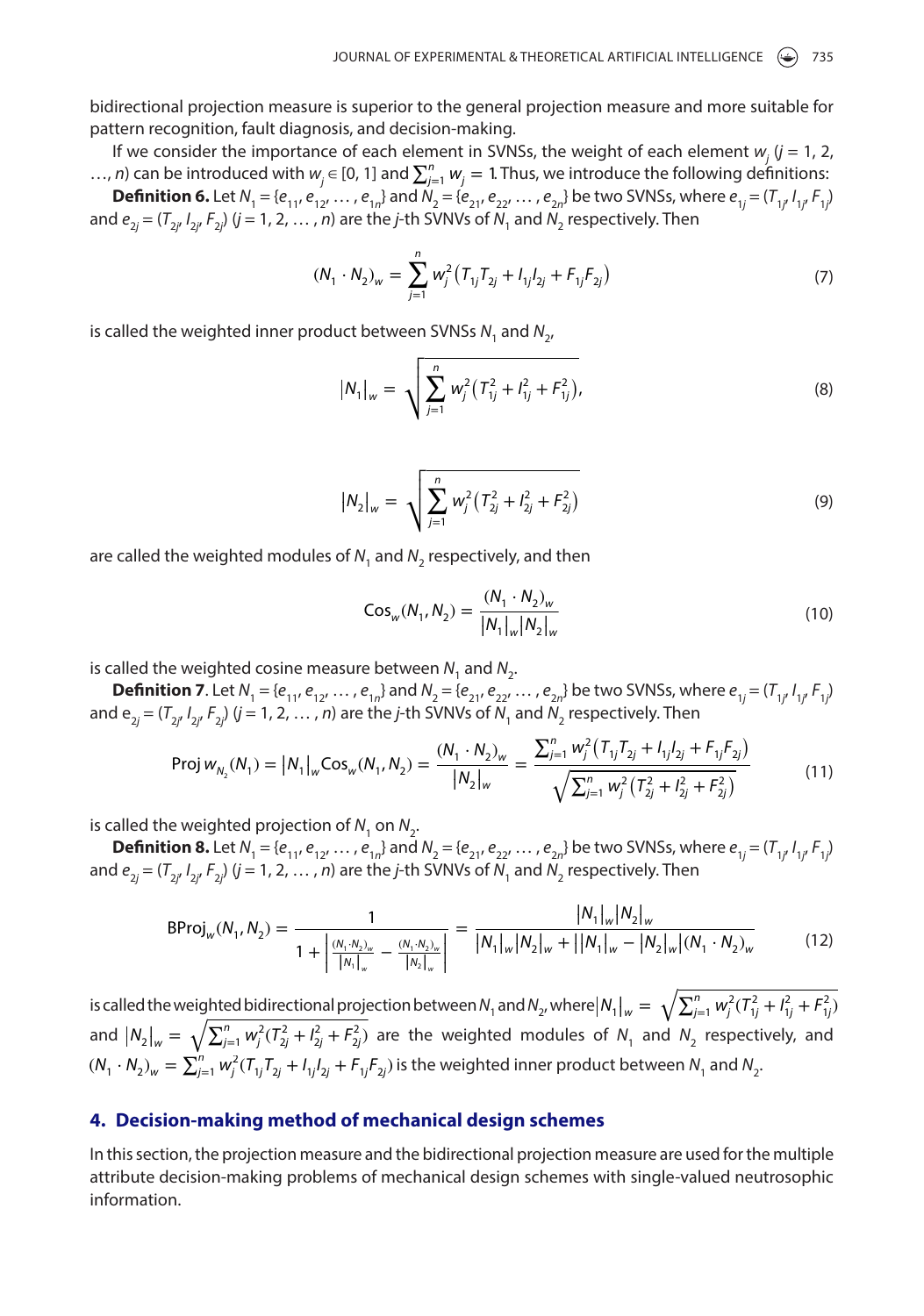736  $\left(\bigodot\right)$  J. YE

In the conceptual design stage, designers usually propose various mechanical design schemes (alternatives) according to the function requirements of users and designers. The primal mechanical design schemes can be structured as a set of *m* alternatives  $S = \{S_1, S_2, \ldots, S_m\}$ , which must satisfy the requirements of a set of attributes (criteria)  $R = \{R_1, R_2, \ldots, R_n\}$  by their suitability assessments for fuzzy concept "excellence". The weight  $w_j$  of the attribute  $R_j$  ( $j = 1, 2, ..., n$ ) is entered by the decision-maker with  $w_j \in [0, 1]$  and  $\sum_{j=1}^n w_j = 1$ . In this case, the characteristic of the alternative  $S_j$  (*i* = 1, 2, ..., *m*) with respect to each attribute  $R_j$  ( $j = 1, 2, ..., n$ ) is expressed by a SVNS form:

$$
S_i = \{ \langle R_{j}, T_{S_i}(R_j), I_{S_i}(R_j), F_{S_i}(R_j) \rangle | R_j \in R \},\
$$

 $\text{where } 0 \leq T_{S_i}(R_j) + I_{S_i}(R_j) + F_{S_i}(R_j) \leq 3, T_{S_i}(R_j), I_{S_i}(R_j), F_{S_i}(R_j) \geq 0 \text{ for } j = 1, 2, ..., n \text{ and } i = 1, 2, ..., m.$  For convenience, a basic element in a SVNS S<sub>i</sub> is denoted by a SVNV  $e_{ij} = (T_{ij} I_{ij} F_{ij})$  for short. Here, the SVNV is usually obtained from the suitability evaluation to which an alternative S<sub>i</sub> satisfies or does not satisfy an attribute *Rj* by means of a score law or appropriate membership functions in practical applications. Therefore, we can establish an single-valued neutrosophic decision matrix *D* = (*eij*) *<sup>m</sup>*×*<sup>n</sup>*.

In multiple attribute decision-making environments, the concept of an ideal alternative has been used to help identify the best alternative in the decision set (Ye, [2014c](#page-10-5)). Hence, we define the ideal alternative (ideal solution) denoted by the following SVNS:

$$
S^* = \{ \langle R_j, e_j^* \rangle | R_j \in R \},\
$$

where an ideal SVNV is determined by  $e_j^* = (T_j^*, I_j^*, F_j^*) = (\max(T_{ij}), \min(I_{ij}), \min(F_{ij}))$  for  $j = 1, 2, ..., n$ .

Then, by applying Equation (11) or Equation (12) the weighted projection measure or weighted bidirectional projection measure between an alternative S<sub>i</sub> and the ideal alternative S<sup>\*</sup> is given by

$$
Projw_{S^*}(S_i) = \frac{(S_i \cdot S^*)_w}{|S^*|_w},
$$
\n(13)

or BProj<sub>w</sub>(S<sub>i</sub>, S<sup>\*</sup>) = 
$$
\frac{1}{1 + \left| \frac{(S_i \cdot S^*)_w}{|S_i|_w} - \frac{(S_i \cdot S^*)_w}{|S^*|_w} \right|} = \frac{|S_i|_w |S^*|_w}{|S_i|_w |S^*|_w + |S_i|_w - |S^*|_w |(S_i \cdot S^*)_w},
$$
(14)

where  $\left| S_i \right|_w = \sqrt{\sum_{j=1}^n w_j^2 (T_{ij}^2 + I_{ij}^2 + F_{ij}^2)}$  $\frac{1}{i^{2}}$  and  $|S^*|_{w} = \sqrt{\sum_{j=1}^{n} w_j^2 \left[ (\mathcal{T}_j^*)^2 + (\mathcal{I}_j^*)^2 + (\mathcal{F}_j^*)^2 \right]}$ and  $(S_i \cdot S^*)_{w} = \sum_{j=1}^{h} w_j^{2j} (\overline{I_{ij}} \overline{I_j}^* + I_{ij}I_j^* + F_{ij}F_j^*).$ 

The projection measure or the bidirectional projection measure provides the global evaluation for each alternative regarding all attributes. The bigger the measure value of Proj $w_{S*}(S_i)$  or Bproj<sub>w</sub>(S<sub>i</sub>, S<sup>\*</sup>) (i = 1, 2, ..., *m*), the better the alternative S<sub>i</sub>. According to the measure values between the ideal alternative and alternatives, all alternatives can be ranked and the best alternative can be easily selected as well.

#### <span id="page-6-0"></span>**5. Decision-making example of the design schemes of punching machine**

This section provides a decision-making example about the selection of the design schemes (alternatives) of punching machine to demonstrate the application and effectiveness of the proposed decision-making method.

In the conceptual design stage, the designers usually need to give a group of primal design schemes to select a better one corresponding to some suitability evaluation for all the primal design schemes. The punching machine generally consists of the reducing mechanism, punching mechanism and feed intermittent mechanism to structure its motion scheme. Therefore, according to its motion scheme, designers propose a set of four potential design schemes (alternatives)  $S = \{S_1, S_2, S_3, S_4\}$  by their knowledge and experiences, which are shown in Table 1. The chief designer (decision-maker) must take a decision according to the five attributes (criteria): (1)  $R_1$  is the manufacturing cost; (2)  $R_2$  is the structure complexity; (3)  $R_3$  is the transmission effectiveness; (4)  $R_4$  is the reliability; (5)  $R_5$  is the maintainability. The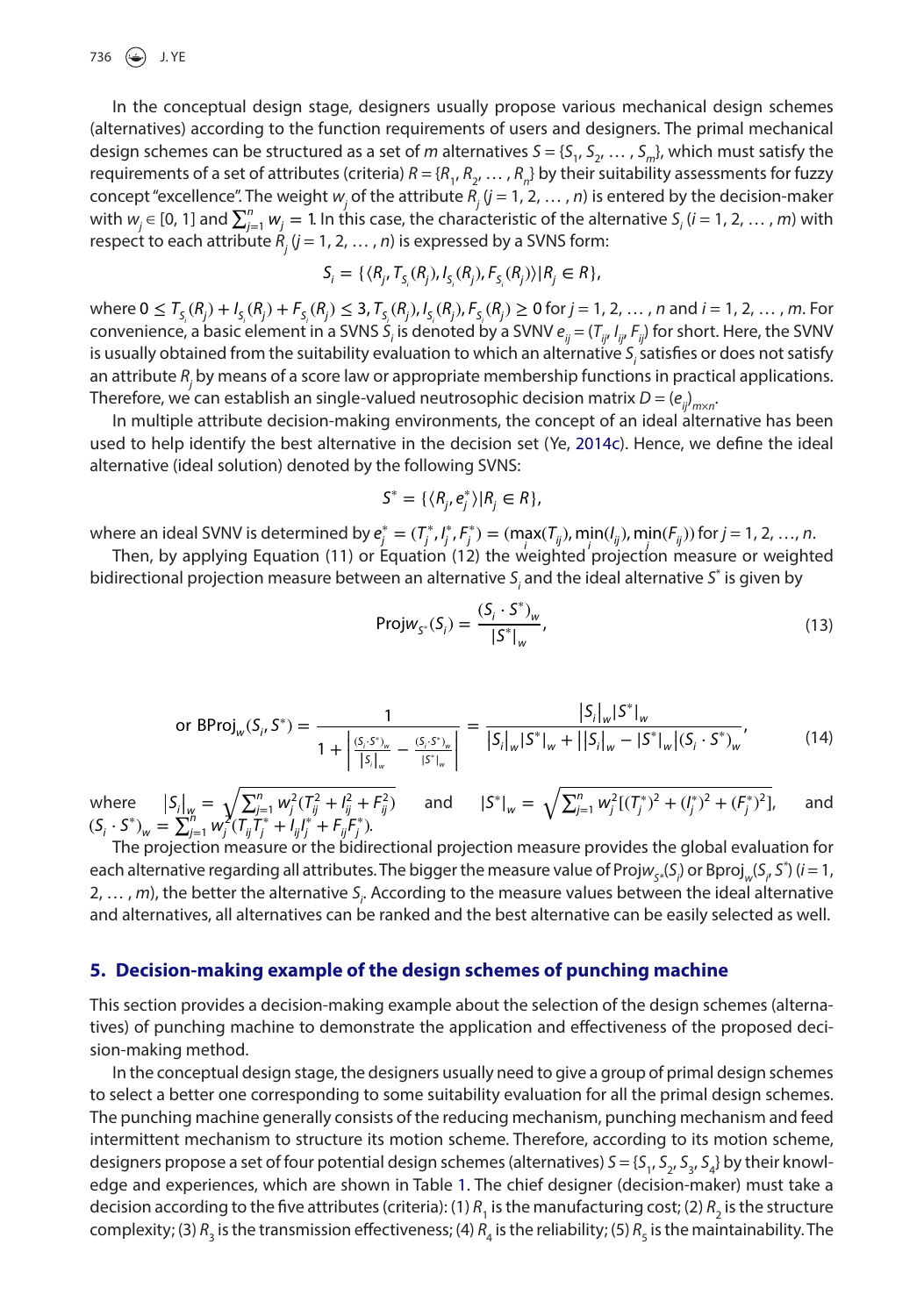weight vector of the five attributes is  $w = (.25, .2, .25, .15, .15)^T$ . The four possible alternatives of  $S_i$  (*i* = 1, 2, 3, 4) are to be evaluated by the chief designer under the five attributes according to fuzzy concept "excellence" (suitability evaluation), and then the evaluation values are represented by the form of SVNVs.

To indicate the evaluation of an alternative  $S_i$  ( $i = 1, 2, 3, 4$ ) with respect to an attribute  $R_j$  ( $j = 1, 2, 3, 4$ 4, 5), it can be obtained from the questionnaire or score law of a domain expert. For example, when we ask the opinion of the chief designer about an alternative *S*<sub>1</sub> with respect to an attribute *R<sub>1</sub>*, he/she may say that the possibility in which the statement is suitable is .75 and the statement is unsuitable is .4 and the degree in which he/she is not sure is .1. By the neutrosophic notation, it can be expressed as  $e_{11} = (0.75, 0.1, 0.4)$ . Thus, when the four possible alternatives with respect to the above five attributes are evaluated by the chief designer, Thus, the single-valued neutrosophic decision matrix  $D = (e_{ij})_{4 \times 5}$ can be obtained as follows:

|  | $D = \begin{bmatrix} (.75, .1, .4) & (.8, .1, .3) & (.85, .1, .2) & (.85, .1, .3) & (.9, .1, .2) \\ (.7, .1, .5) & (.75, .1, .1) & (.75, .2, .1) & (.8, .1, .1) & (.8, .2, .3) \\ (.8, .2, .3) & (.78, .1, .2) & (.8, .1, .2) & (.8, .2, .2) & (.75, .1, .3) \\ (.9, .1, .2) & (.85, .1, .1) & (.9, .1, .2) & (.85, .1, .3) & (.85, .2, .3) \end{$ |  |  |  |
|--|----------------------------------------------------------------------------------------------------------------------------------------------------------------------------------------------------------------------------------------------------------------------------------------------------------------------------------------------------|--|--|--|
|  |                                                                                                                                                                                                                                                                                                                                                    |  |  |  |

Then, we utilise the developed approach to obtain the most desirable alternative(s).

Firstly, according to  $e_j^* = (T_j^*, I_j^*, F_j^*) = (\max(T_{ij}), \min(I_{ij}), \min(F_{ij}))$  for  $j = 1, 2, 3, 4, 5$  in the decision matrix  $D = (e_{ij})_{4 \times 5'}$  we determine the ideal alternative (ideal solution) as follows:

 $S^* = \{(0.9, 0.1, 0.2), (0.85, 0.1, 0.1), (0.9, 0.1, 0.1), (0.85, 0.1, 0.1), (0.9, 0.1, 0.2)\}.$ 

Secondly, according to Equation (13) or Equation (14), the measure values between an alternative *Si*  $(i = 1, 2, 3, 4)$  and the ideal alternative  $S^*$  are shown in Table 2.

For convenient comparison of the example, we introduce the vector similarity measures of SVNSs in (Ye, [2014c\)](#page-10-5) for the decision-making example to show the effectiveness of the proposed projection measures.

<span id="page-7-0"></span>Firstly, the proposed projection measures for the decision-making problem are replaced by the cosine measure of Equation ([10\)](#page-5-1):

$$
Cos_{w}(S_{i}, S^{*}) = \frac{(S_{i} S^{*})_{w}}{|S_{i}|_{w}|S^{*}|_{w}}
$$
  
= 
$$
\frac{\sum_{j=1}^{n} w_{j}^{2} (T_{ij} T_{j}^{*} + I_{ij} t_{j}^{*} + F_{ij} t_{j}^{*})}{\sqrt{\sum_{j=1}^{n} w_{j}^{2} ((T_{ij})^{2} + (t_{ij})^{2} + (F_{ij})^{2})} \sqrt{\sum_{j=1}^{n} w_{j}^{2} ((T_{i}^{*})^{2} + (t_{j}^{*})^{2} + (t_{j}^{*})^{2})}}
$$
(15)

**Table 1.** Four alternatives of punching machine.

| Alternative                         |                           |                               | J -                           |                           |
|-------------------------------------|---------------------------|-------------------------------|-------------------------------|---------------------------|
| Reducing mechanism                  | Gear reducer              | Gear head motor               | Gear reducer                  | Gear head motor           |
| Punching mechanism                  | Crank-slider<br>mechanism | Six bar punching<br>mechanism | Six bar punching<br>mechanism | Crank-slider<br>mechanism |
| Dial feed intermittent<br>mechanism | Sheave mechanism          |                               | Ratchet feed mechanism        |                           |

**Table 2.** Various measure values and ranking orders.

|                                 |       |       |       | ◡     | Ranking order                   |
|---------------------------------|-------|-------|-------|-------|---------------------------------|
| $Cos_w(S_i, S^*)$               | .9785 | .9685 | .9870 | .9942 | $S_{4} > S_{3} > S_{1} > S_{2}$ |
| $C_{w}(S_{i}, S^{*})$           | .9798 | .9750 | .9875 | .9929 | $S_1 > S_2 > S_1 > S_2$         |
| $D_{W}(S_{i}, S^{*})$           | .9787 | .9696 | .9845 | .9927 | $S_1 > S_2 > S_1 > S_2$         |
| $J_{W}^{S} (S_{i}, S^{*})$      | .9586 | .9427 | .9694 | .9857 | 5, > 5, > 5, > 5,               |
| Proj $w_{\varsigma}(\varsigma)$ | .3933 | .3632 | .3806 | .4158 | 5, > 5, > 5, > 5                |
| $BProj_w(S_i, S^*)$             | .9883 | .9636 | .9728 | .9958 | 5, > 5, > 5, > 5                |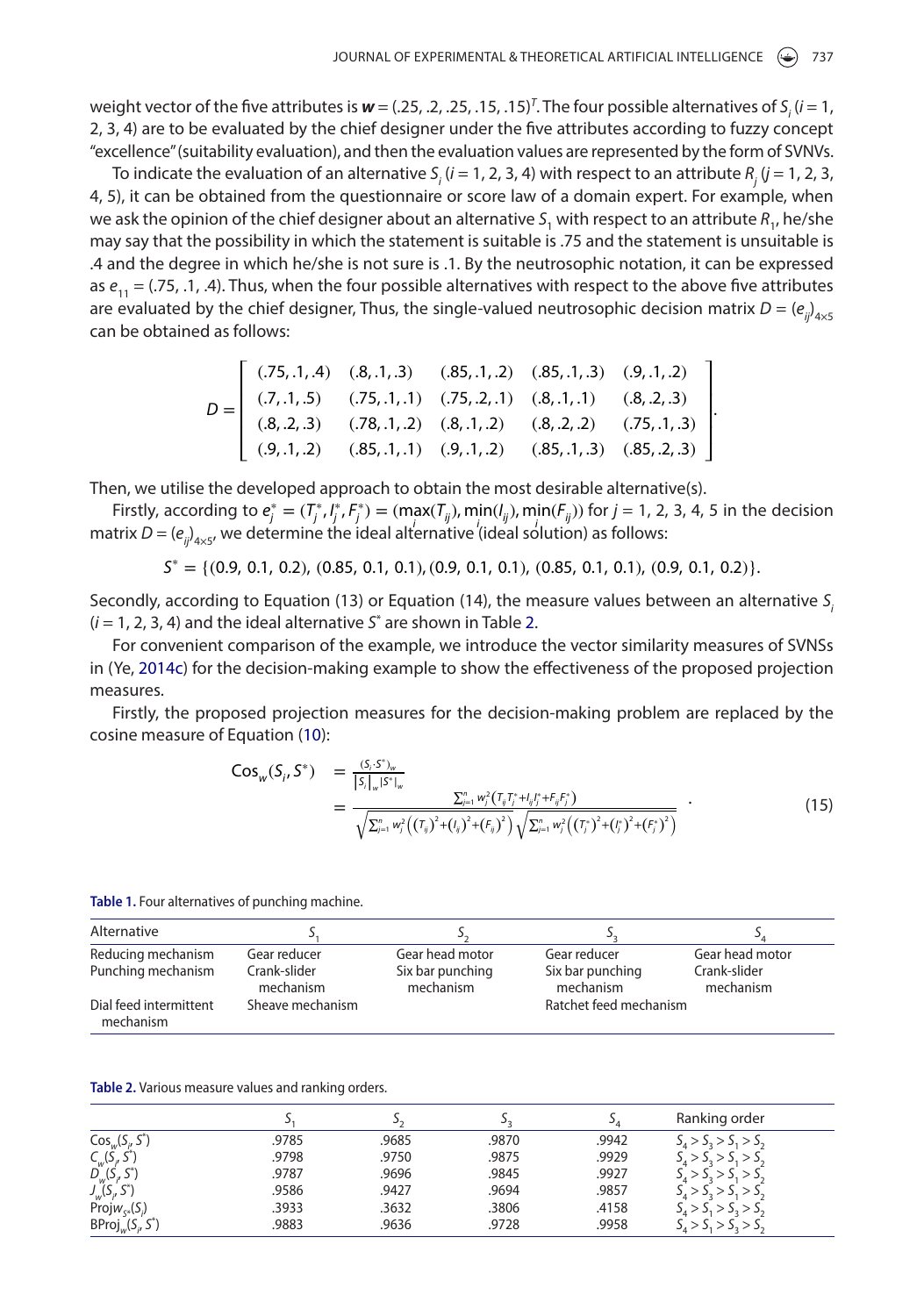738  $\bigodot$  J.YE

<span id="page-8-2"></span>Then, the proposed projection measures for the decision-making problem are replaced by another cosine measure, the Dice and Jaccard measures introduced by Ye ([2014c](#page-10-5)):

$$
C_{w}(S_{i}, S^{*}) = \sum_{j=1}^{n} w_{j} \frac{T_{ij}T_{j}^{*} + I_{ij}I_{j}^{*} + F_{ij}F_{j}^{*}}{\sqrt{\left(T_{ij}\right)^{2} + \left(I_{ij}\right)^{2} + \left(F_{ij}\right)^{2}} \sqrt{\left(T_{j}^{*}\right)^{2} + \left(I_{j}^{*}\right)^{2} + \left(I_{j}^{*}\right)^{2}}},
$$
\n(16)

$$
D_{w}(S_{i}, S^{*}) = \sum_{j=1}^{n} w_{j} \frac{2(T_{ij}T_{j}^{*} + I_{ij}I_{j}^{*} + F_{ij}F_{j}^{*})}{(T_{ij})^{2} + (I_{ij})^{2} + (F_{ij})^{2} + (T_{j}^{*})^{2} + (I_{j}^{*})^{2} + (F_{j}^{*})^{2}},
$$
\n(17)

<span id="page-8-1"></span>
$$
J_{w}(S_{i}, S^{*}) = \sum_{j=1}^{n} w_{j} \frac{T_{ij}T_{j}^{*} + I_{ij}I_{j}^{*} + F_{ij}F_{j}^{*}}{\left(\left(T_{ij}\right)^{2} + \left(I_{ij}\right)^{2} + \left(F_{ij}\right)^{2} + \left(T_{j}^{*}\right)^{2} + \left(I_{j}^{*}\right)^{2} + \left(F_{j}^{*}\right)^{2}\right) - \left(T_{ij}T_{j}^{*} + I_{ij}I_{j}^{*} + F_{ij}F_{j}^{*}\right)}.
$$
 (18)

Using Equations ([15\)](#page-7-0)–([18\)](#page-8-1), we calculate the vector measures between an alternative  $S_i$  ( $i = 1, 2, 3, 4$ ) and the ideal alternative S<sup>\*</sup>, and then all results are also shown in Table 2 for comparative convenience.

In Table 2, obviously the ranking orders based on the projection and bidirectional projection measures are identical, the ranking orders based on the cosine, Dice, and Jaccard measures are identical, and then the ranking orders between the projection and bidirectional projection measures and the cosine, Dice, and Jaccard measures only indicate the difference between S<sub>1</sub> and S<sub>3</sub>. However, for all these measures, *S*4 is their optimal choice among all alternatives (mechanical design schemes). In fact, from intuitional viewpoint, the alternative  $S<sub>4</sub>$  should also satisfy practical requirements from the designers' experience. Therefore, the proposed projection methods are effective.

Generally, the cosine measures defined in vector space are also not always reasonable in some cases. For example, when  $e_1 = (T_1, I_1, F_1)$  and  $e_2 = (2T_1, 2I_1, 2F_1)$  ( $e_1 \neq e_2$ ), the values of the cosine measures between  $e_1$  and  $e_2$  are equal to 1. Then, if  $e_1 = e_2 = (T_1, I_1, F_1)$ , the cosine measure values of  $e_1$  and  $e_2$  are also equal to 1. Clearly, the cosine measures of Equations ([15](#page-7-0)) and ([16](#page-8-2)) are not reasonable with respect to the decision-making or pattern recognition problems in this case.

However, the bidirectional projection method is superior to the general projection method and the cosine, Dice, Jaccard measures (Ye, [2014c\)](#page-10-5). The reason is the bidirectional projection method for decision-making reveals the following main advantages:

- (1) The bidirectional projection method is more reasonable than the general projection method because the former can overcome the shortcoming of the latter, then the bidirectional projection measure value is bounded within [0, 1], which is a normalised measure.
- (2) The bidirectional projection method is more comprehensive than the general projection, cosine, Dice, Jaccard measures because the bidirectional projection can consider not only the distance and the included angle between objects evaluated but also the bidirectional projection magnitudes.
- <span id="page-8-0"></span>(3) The bidirectional projection-based decision-making method provides an effective way for the decision-making of mechanical design schemes under a single-valued neutrosophic environment.

## **6. Conclusion**

This paper proposed projection and bidirectional projection measures between two SVNSs. Then, the analysis of a numerical example demonstrated that the bidirectional projection measure is superior to the general projection measure in measuring closeness degree between two vectors. Further, a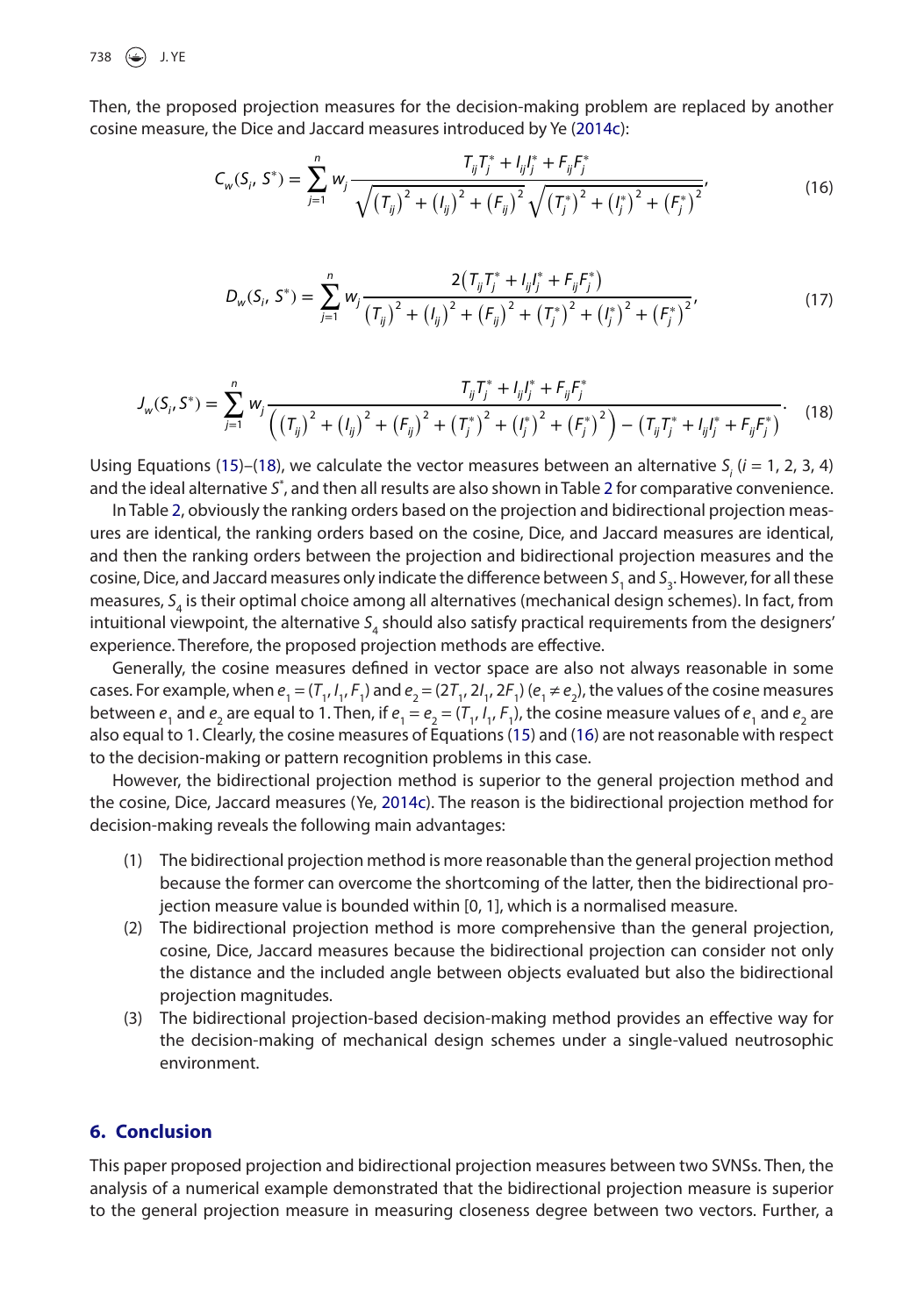decision-making method based on the weighted projection or bidirectional project measure was developed and applied to the decision-making problem of mechanical design schemes (alternatives) under a single-valued neutrosophic environment. Through the projection measure or bidirectional projection measure between the ideal alternative and each alternative, we can determine the ranking order of all alternatives and the best one. Finally, a decision-making example on choosing mechanical design schemes of punching machine was provided to demonstrate the applications and effectiveness of the developed approach. Similarly, these proposed projection measures can be also extended to INSs. In the future, we shall further apply the projection and bidirectional projection measures of SVNSs and INSs to group decision-making, medical diagnosis and fault diagnosis problems.

#### **Disclosure statement**

No potential conflict of interest was reported by the author.

# **References**

<span id="page-9-4"></span>Atanassov, K. [\(1986\)](#page-1-0). Intuitionistic fuzzy sets. *Fuzzy Sets and Systems, 20*, 87–96.

- <span id="page-9-5"></span>Atanassov, K., & Gargov, G. [\(1989\)](#page-1-1). Interval valued intuitionistic fuzzy sets. *Fuzzy Sets and Systems, 31*, 343–349.
- <span id="page-9-16"></span>Bausys, R., Zavadskas, E. K., & Kaklauskas, A. ([2015](#page-2-1)). Application of neutrosophic set to multicriteria decision making by COPRAS. *Journal of Economic Computation and Economic Cybernetics Studies and Research, 49*, 91–106.
- <span id="page-9-10"></span>Chi, P. P., & Liu, P. D. ([2013\)](#page-2-2). An extended TOPSIS method for multiple attribute decision making problems based on interval neutrosophic set. *Neutrosophic Sets and Systems, 1*, 63–70.
- <span id="page-9-18"></span>Deli, I. ([in press](#page-2-3)). Interval-valued neutrosophic soft sets and its decision making. *International Journal of Machine Learning and Cybernetics*. doi:[10.1007/s13042-015-0461-3](https://doi.org/10.1007/s13042-015-0461-3)
- <span id="page-9-17"></span>Deli, I., & Şubaş, Y. [\(in press](#page-2-4)). A ranking method of single valued neutrosophic numbers and its applications to multiattribute decision making problems. *International Journal of Machine Learning and Cybernetics*. doi[:10.1007/s13042-016-0505-3](https://doi.org/10.1007/s13042-016-0505-3)
- <span id="page-9-19"></span>Deli, İ., Broumi, S., & Ali, M. [\(2014\)](#page-2-5). Neutrosophic soft multi-set theory and its decision making. *Neutrosophic Sets and Systems, 5*, 65–76.
- <span id="page-9-13"></span>Liu, P. D., & Wang, Y. M. [\(2014\)](#page-2-6). Multiple attribute decision making method based on single valued neutrosophic normalized weighted Bonferroni mean. *Neural Computing and Applications, 25*, 2001–2010. doi[:10.1007/s00521-014-1688-8](https://doi.org/10.1007/s00521-014-1688-8)
- <span id="page-9-12"></span>Liu, P. D., Chu, Y. C., Li, Y. W., & Chen, Y. B. [\(2014\)](#page-2-7). Some generalized neutrosophic number Hamacher aggregation operators and their application to group decision making. *International Journal of Fuzzy Systems, 16*, 242–255.
- <span id="page-9-14"></span>Peng, J. J., Wang, J. Q., Zhang, H. Y., & Chen, X. H. ([2014\)](#page-2-8). An outranking approach for multi-criteria decision-making problems with simplified neutrosophic sets. *Applied Soft Computing, 25*, 336–346.
- <span id="page-9-20"></span>Peng, J. J., Wang, J. Q., Wu, X. H., Wang, J., & Chen, X. H. ([2015](#page-2-9)). Multi-valued neutrosophic sets and power aggregation operators with their applications in multi-criteria group decision-making problems. *International Journal of Computational Intelligence Systems, 8*, 345–363.
- <span id="page-9-15"></span>Peng, J. J., Wang, J. Q., Wang, J., Zhang, H. Y., & Chen, X. H. [\(2016\)](#page-2-10). Simplified neutrosophic sets and their applications in multi-criteria group decision-making problems. *International Journal of Systems Science, 47*, 2342–2358.
- <span id="page-9-8"></span>Smarandache, F. ([1998](#page-1-2)). *Neutrosophy: Neutrosophic probability, set, and logic*. Rehoboth, MA: American Research Press.
- <span id="page-9-11"></span>Tian, Z. P., Zhang, H. Y., Wang, J., Wang, J. Q., & Chen, X. H. [\(2016\)](#page-2-11). Multi-criteria decision-making method based on a crossentropy with interval neutrosophic sets. *International Journal of Systems Science, 47*, 3598–3608.
- <span id="page-9-7"></span>Wang, H., Smarandache, F., Zhang, Y. Q., & Sunderraman, R. [\(2005](#page-1-3)). *Interval neutrosophic sets and logic: Theory and applications in computing*. Phoenix, AZ: Hexis.
- <span id="page-9-6"></span>Wang, H., Smarandache, F., Zhang, Y. Q., & Sunderraman, R. ([2010](#page-1-4)). Single valued neutrosophic sets. *Multispace and Multistructure, 4*, 410–413.
- <span id="page-9-0"></span>Xu, Z. [\(2005](#page-1-5)). On method for uncertain multiple attribute decision making problems with uncertain multiplicative preference information on alternatives. *Fuzzy Optimization and Decision Making, 4*, 131–139.
- <span id="page-9-3"></span>Xu, Z. S., & Cai, X. Q. [\(2012\)](#page-1-6). Projection model-based approaches to intuitionistic fuzzy multiattribute decision making. In *Intuitionistic Fuzzy Information Aggregation* (pp. 249–258). Springer.
- <span id="page-9-1"></span>Xu, Z. S., & Da, Q. L. ([2004](#page-1-7)). Projection method for uncertain multi-attribute decision making with preference information on alternatives. *International Journal of Information Technology & Decision Making, 3*, 429–434.
- <span id="page-9-2"></span>Xu, Z., & Hu, H. [\(2010\)](#page-1-8). Projection models for intuitionistic fuzzy multiple attribute decision making. *International Journal of Information Technology & Decision Making, 9*, 267–280.
- <span id="page-9-9"></span>Ye, J. ([2013](#page-2-12)). Multicriteria decision-making method using the correlation coefficient under single-valued neutrosophic environment. *International Journal of General Systems, 42*, 386–394.
- Ye, J. (2014a). Similarity measures between interval neutrosophic sets and their applications in multicriteria decision-making. *Journal of Intelligent and Fuzzy Systems, 26*, 165–172.